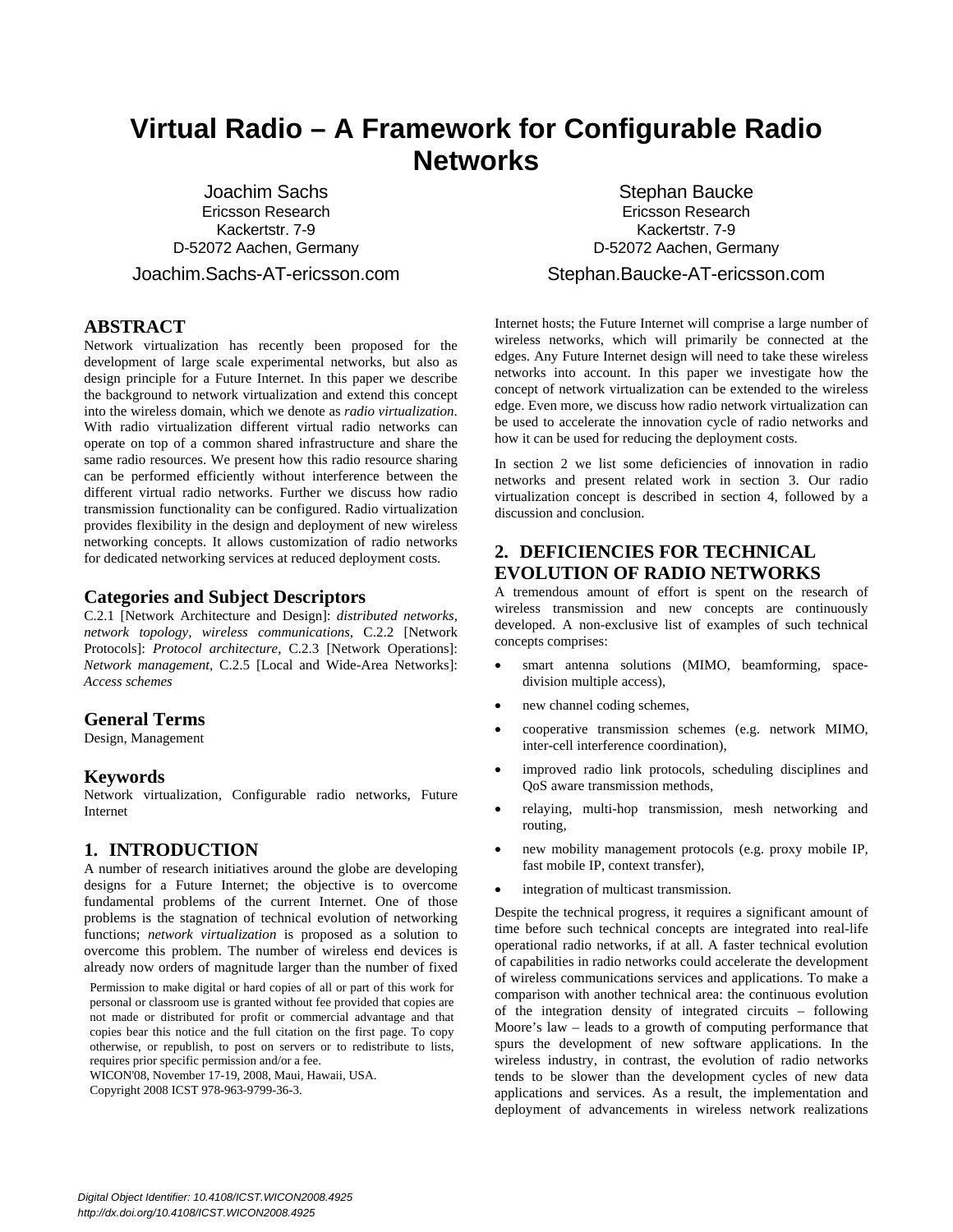sometimes lags behind the development of the concepts. We propose to use radio virtualization to accelerate the evolution process and increase the flexibility of radio network infrastructure in order to bring more innovation into radio networks.

In the following we describe two major reasons for the slow pace of evolution in wireless networks.

## **2.1 Long Development Cycles**

Wireless communications systems are complex in nature; a significant amount of research is required to understand the behavior and characteristics of technical concepts before they can be applied in real systems. But it is not sufficient to develop and understand new technical solutions. As different components of wireless communication systems are typically provided by a large number of different vendors, and further these systems are targeted to be used on a global basis, extensive coordination between all involved players is required. This is achieved by standardization: different players worldwide develop in a consensus-building process a specification of system components and functions so that the components of different vendors can be combined in an interoperable manner. One particular complication is the need to ensure that a new technical feature is compatible with other already existing features. A migration strategy always needs to be considered when features are introduced which are not immediately supported by other components. In some cases the technical solution to ensure the backward compatibility of a new feature can be more complex than the new feature itself. The standardization process and the subsequent conformance testing consume a considerable amount of time.

In addition to the duration of the standardization process, further delay in the market introduction of new functionality is caused by the actual deployment. Public wireless communication networks are typically very large, e.g. they provide service over an entire country. The introduction of a new technical feature into such a network – or the build-out of a new network – simply requires a substantial amount of time.

A reduction of the market introduction time of technological advancements is of great benefit to the operator. The approach of radio virtualization can achieve this by making radio networks shareable and reconfigurable. In this way new features can be more easily introduced into existing networks by reconfiguration rather than replacement. Further, we wish to enable a gradual and experimental deployment of new features, as well as avoid unwanted interactions with existing features. This helps to reduce the level of consensus that is required in the standardization process. As a result, new features can be more quickly introduced – e.g. for experimental purposes – and possibly be further refined in an iterative manner.

## **2.2 Economic Barriers**

The introduction of new functionality into wireless communication networks is also hampered by economic considerations. Apart from the costs implied by the development process, the infrastructure costs of a radio network – with all its base station sites, antennas, radio control nodes and fixed and wireless interconnection links – is one of the largest cost components within a cellular network. Any build-out of the radio network with new functionality requires long-term planning and large up-front investment. Such an investment can only be

motivated if a significant shortage of resources is noticed, or a large demand for a feature can be anticipated. This is further intensified by the fact that a transmission network (including the wireless access) increasingly plays the role of a pure bit pipe in the value chain of an operator. An added value of new functionality can only be gained if the addition of a feature leads to traffic growth or reduces investment or operation costs.

With our novel approach of radio virtualization we aim to lower this economic barrier of entry for the deployment of new technologies. This is achieved by adding increased flexibility and reconfigurability to ease the introduction of new features, and by allowing different players to share infrastructure costs by enabling them to deploy their different technical solutions in parallel on shared infrastructure. New technical realizations can be implemented by re-using existing infrastructure, thereby reducing introduction costs.

## **3. RELATED WORK**

The concept of virtualization of communication networks is recently being considered as an architectural approach for the design of the Future Internet [1][2][3][4][5]. It has been observed that new technical concepts – even if well understood and standardized – are hardly being introduced into the core Internet design anymore [6]. This phenomenon is known as *ossification of the Internet*. It has also been claimed that there is no single best design for the Future Internet [1][7] – different solutions for different scenarios can be superior. The concept of *network virtualization* provides the basis for an architecture that enables the deployment of multiple network architecture solutions on top of a common network infrastructure. Network virtualization utilizes two well known concepts. The separation and isolation of different types of traffic on transmission links is known from *virtual private network* (VPN) technologies. Furthermore, virtualization technologies that are today used on computing platforms to implement logically separate *virtual machines* on the same physical hardware resources, such as e.g. XEN [8] or VMware [9], can also be utilized to virtualize active network nodes such as routers.. A distinctly different approach for establishing logical network architectures with specific functionalities are overlay networks (see e.g. [10]). Overlay networks are easily configurable by establishing required functionality on dedicated overlay nodes. Also network virtualization concepts have been proposed as a method to create overlay networks (e.g. [11]), for example to enable experimental testbeds on existing infrastructure [12] [13]. However, overlay networks are decoupled from the physical resources. The characteristics of physical transmission cannot be adapted to the needs of the overlay application. The connectivity and transmission characteristics are determined by active probing; this results in inefficient and imprecise methods for discovery and observation of transmission resources – which is in particular unsuitable in wireless networks which have limited radio resources and battery resources of mobile devices. What we denote as *network virtualization*, in contrast, provides configurability involving direct interaction with physical resources. It enables innovation to happen in the network close to network resource management functions, rather than in an application level overlay. The use of network virtualization in the context of network experimentation is described e.g. in [3][14] [15]. Based on a common network infrastructure (denoted as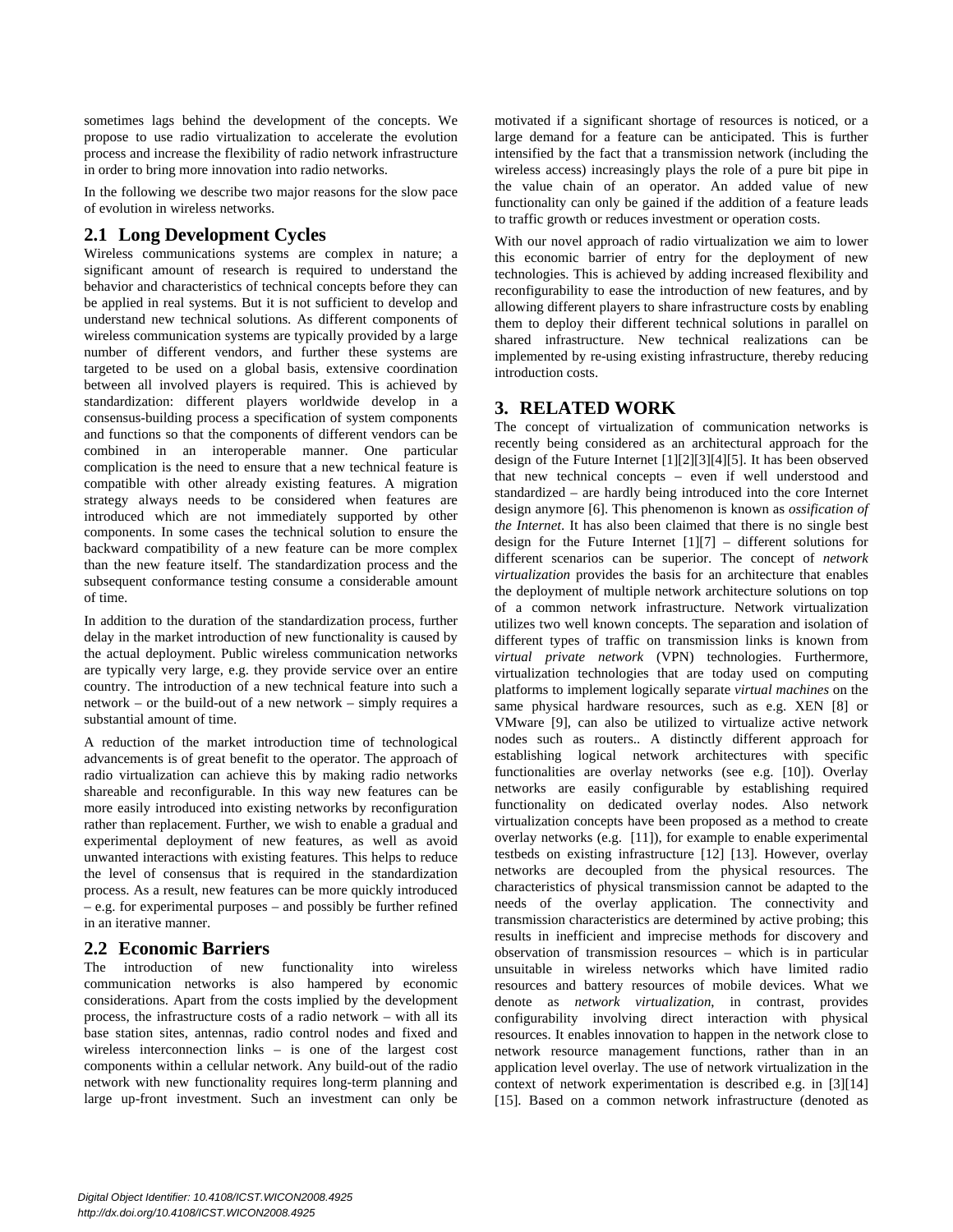substrate) a number of virtual networks can be created. For each virtual network the following properties need to be determined:

- The subset of nodes and links of the substrate that are part of the virtual network,
- The functions and communication protocols that are used on the participating nodes,
- The amount of resources allocated to the virtual network on the participating links and nodes.

A systematic approach to network virtualization requires a comprehensive *virtualization management* framework. This comprises the discovery of resources along with their capacities, capabilities and locations; the determination of a suitable virtual network topology connecting the nodes and links that should be part of the virtual network; and finally, the instantiation of the virtual network by allocating resources in the participating nodes and links, configuring the desired functionalities (e.g. by downloading custom protocol stacks), and establishing connectivity. Once the virtual network is instantiated, additional management operations may be necessary to re-allocate, add, remove, or reconfigure resources as required.

The application of virtualization for wireless networks, with some focus on WLAN technologies, is discussed in [16] – as wireless extension to the GENI experimental framework [15]. The goal of [16] is to provide multiple concurrent experiments on wireless testbeds, where isolation is e.g. achieved by spatial separation. In our approach virtual radio networks are pursued to provide independent operational networks on shared infrastructure, where the topology, and capacity is determined by the expected traffic distribution of the end users of the different virtual networks.

The general concept of network virtualization, as well as our specific solution of radio virtualization, is based on sharing network infrastructure. In 3G wireless networks sharing of network infrastructure is already applied (denoted as *network sharing* [17][18]) in order to reduce network deployment costs. There is a substantial difference between network sharing in 3G networks and radio network virtualization. In 3G systems network sharing is used to allow multiple operators running services over the same infrastructure; the network functions are identical (as defined by the 3G specifications) for all operators. In our virtual radio approach we allow different types of functionality being used in different virtual radio networks running on top of the same infrastructure.

A significant amount of research has investigated reconfigurability of radio access functions. The main focus has been on the configurability of physical layer functions (often referred to as *software-defined radio*), which allows using the same hardware and software components for the transmission via different radio access technology standards. An overview is provided in [19][20]. Considerably less work has been put on the configuration of radio protocol and radio network management functionality. The definition of a generic link layer, which is configurable for multiple radio access technologies, has been proposed in [21][22][23]. Similar work on a generic protocol stack has been developed in [24][25]. An object-oriented approach to configuration of a generic protocol stack is described in [26]. The configuration of radio protocol functions based on composition of so-called *functional units* has been proposed in [27][28]; similar protocol configuration methods have been described in a more general context in [29] but also in early work on modular and efficient protocol implementation [30][31]. A reconfiguration management plane for reconfigurable networks has been developed in [32]. It differs from virtual radio networks in that it reconfigures an entire infrastructure, whereas radio virtualization provides independent reconfigurability of each virtual radio network running on the shared physical infrastructure.

# **4. VIRTUAL RADIO CONCEPT**

The provisioning of a multitude of virtual networks with wireless radio links requires the capability to share radio resources while at the same time avoiding interference between the different virtual radio networks. Our approach to this problem is to realize the virtual networks on a commonly shared physical network infrastructure. We assume that a physical network infrastructure is available and provided by an infrastructure provider; sufficient dimensioning of the availability and capacity of the infrastructure could be achieved based on a demand-driven build-out (e.g. according to the requests of one or more virtual network operators) and/or based on regulatory policies. The infrastructure nodes are then responsible for the resource sharing and interference avoidance between the virtual radio networks. The process of sharing and allocating resources belonging to a physical radio link (i.e. a radio resource) we refer to as *radio virtualization*; the resources that are used by a particular virtual network node we refer to as *virtual radio* (i.e. a virtual link). The virtual instantiation of node functionality running on a physical network node we call *virtual node* (VN). The coordination and management of physical resource allocation among a multitude of virtual radio nodes is performed by a *resource allocation control*  (RAC) function. A virtual network consists of a set of links and nodes; by *virtual radio network* we refer to a virtual network in an edge network of the Future Internet that comprises multiple interconnected virtual radio nodes.

## **4.1 Virtual Radio Networks**

The deployment of a virtual radio network is performed in several steps. An infrastructure owner provides a configurable network infrastructure. Every network node can comprise multiple virtual nodes; the management of those virtual nodes is performed by a *virtualization manager* as depicted in Fig. 1. The virtualization manager announces (step  $\odot$ ) the capabilities, as well as the availability of node and link resources to any interested virtual network operator via a virtualization management interface (VMI). This can e.g. be realized by posting an offer on a public resource exchange. A virtual network operator is an entity that desires to deploy a virtual network. If it wants to include a node into a virtual network, it contacts the virtualization manager of this node and initiates a negotiation process. The negotiation (steps  $\bullet$ - $\bullet$ ) comprises the assignment of resources, and optionally also usage policies and pricing. If the negotiation is successful and the virtual network operator accepts the offer (step p) the virtualization manager instantiates a new virtual node with the negotiated properties and grants it to the virtual network operator (Fig. 2 steps  $\Theta$ - $\Theta$ ). The virtual node behaves as if it was a dedicated node owned by the virtual network operator. In particular, this includes full access allowing the virtual network operator to configure the communication functionality that shall be performed by the node (steps  $\Theta$ - $\Theta$ ). The virtual node then becomes an active element within the virtual network.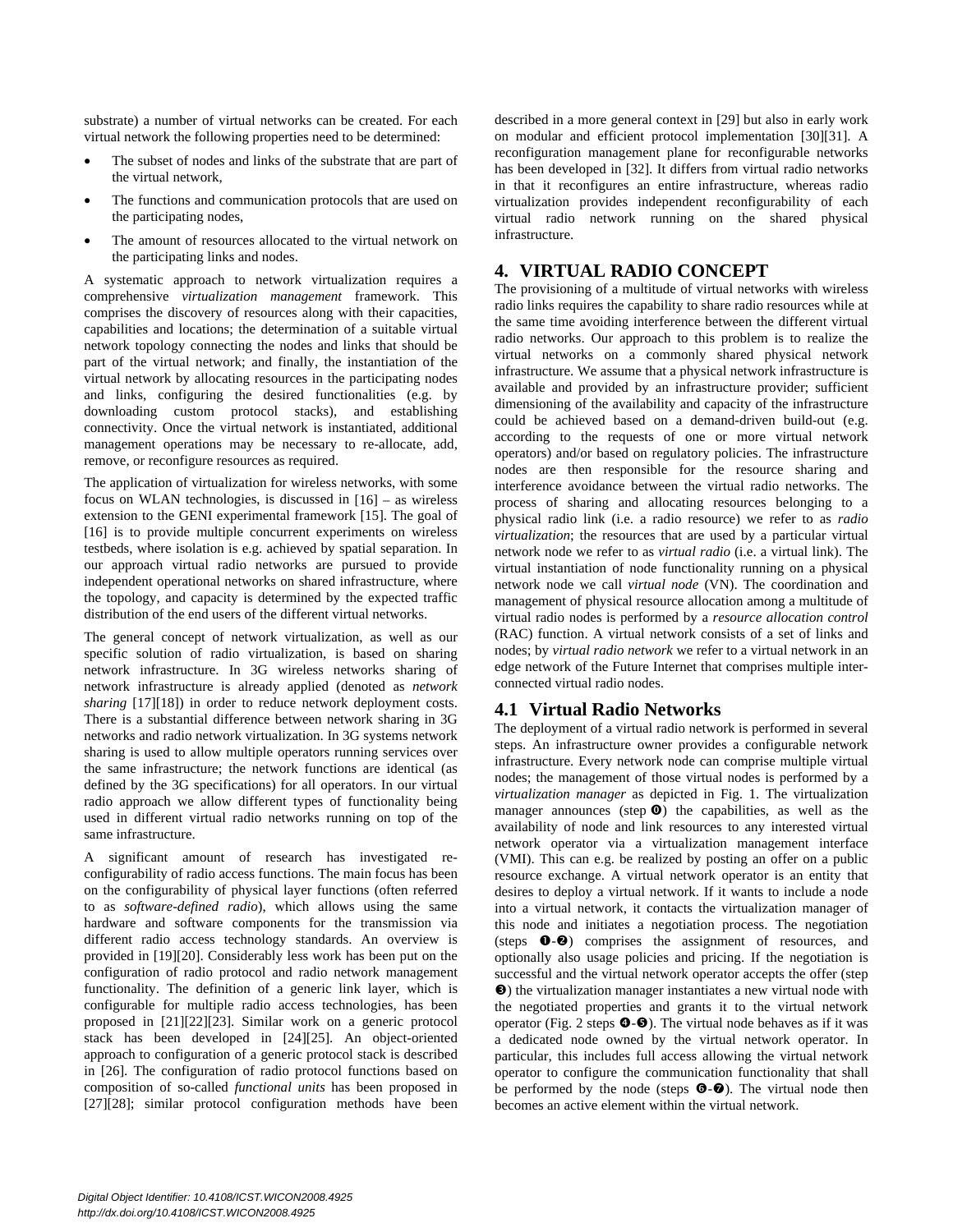

**Figure 1. Negotiation of Virtual Network provisioning.** 



**Figure 2. Virtual Network node configuration.**

A complete virtual network consists of a number of different nodes. As explained earlier the setup of a virtual network comprises the steps of determining the nodes that are suitable for the desired communication need. Fig. 3 depicts multiple virtual radio networks that are sharing a common infrastructure; different nodes may be part of different virtual networks set-up by different virtual network operators. A virtual network does not only contain infrastructure nodes, but also end-user devices (where end-users can be persons, machines, or sensors/actuators). The largest part of end-user devices in a Future Internet will be wirelessly connected to the network infrastructure. Such mobile terminals can connect to one or more virtual radio networks according to their need. Mobile devices can also be re-configurable to be flexible enough to connect to different virtual radio networks. But also non-configurable devices can exist (e.g. for cost-efficiency) that provide connectivity only to a limited number of specific virtual radio networks.



**Figure 3. Multiple Virtual Radio Networks consisting of virtual nodes and virtual links.**

#### **4.2 Virtual Radio – Radio Resource Sharing**

Different virtual radio networks instances on a common node have to share the processing and transmission resources that are available at that node; for wireless links this requires a sharing of the radio resources. The access to the transmission resources are managed according to a multiple access scheme, like codedivision (CDMA), time-division (TDMA) or frequency-division (FDMA) multiple access; several multiple access schemes can

also be combined. Fig. 4 depicts a generalized partitioning of radio resources in the time, frequency and code domain, where the radio resource blocks are defined by the multiple access scheme(s). A difference to multiple access schemes used in today's wireless networks is that radio resource blocks are allocated to virtual radio networks rather than to individual users. The multiple access between different users of the same virtual radio network are handled separately within each virtual radio network and within the resources that have been allocated to the particular virtual radio network.



**Figure 4. Generalized radio resource partitioning into resource blocks.** 

In order to avoid interference between transmissions in different virtual radio networks, the access of the different virtual radio nodes to the radio resources is coordinated by a common resource allocation control (RAC) function, as shown in Fig. 5. This means that all virtual radio networks need to have a common compatible partitioning of radio resources into resource blocks according to Fig. 4. Apart from that, different virtual radio nodes can have differently configured protocols and functions for data transmission, virtual-network-internal network management, or virtual-network-internal control and resource management. However, the access to the physical spectrum resource is still provided by the RAC. This central coordination has several benefits: it provides efficient usage of the resources with low overhead and without contention; it avoids interference and collisions between the different virtual radio networks and thus provides a high level of predictability of the resources available to each virtual radio node.



**Figure 5. Different virtual nodes sharing the radio resources of the physical node.**

#### **4.3 Configuration of Radio Networks**

In order to establish the specific functionality of a virtual radio network on a physical node it needs to be configurable. As indicated in Fig. 5, the configuration of transmission methods can span over a wide range of functionality from the physical layer up to higher layer functions and control functions. The only theoretical restriction in configurability is given by the coordinated sharing of the physical resources; this requires to use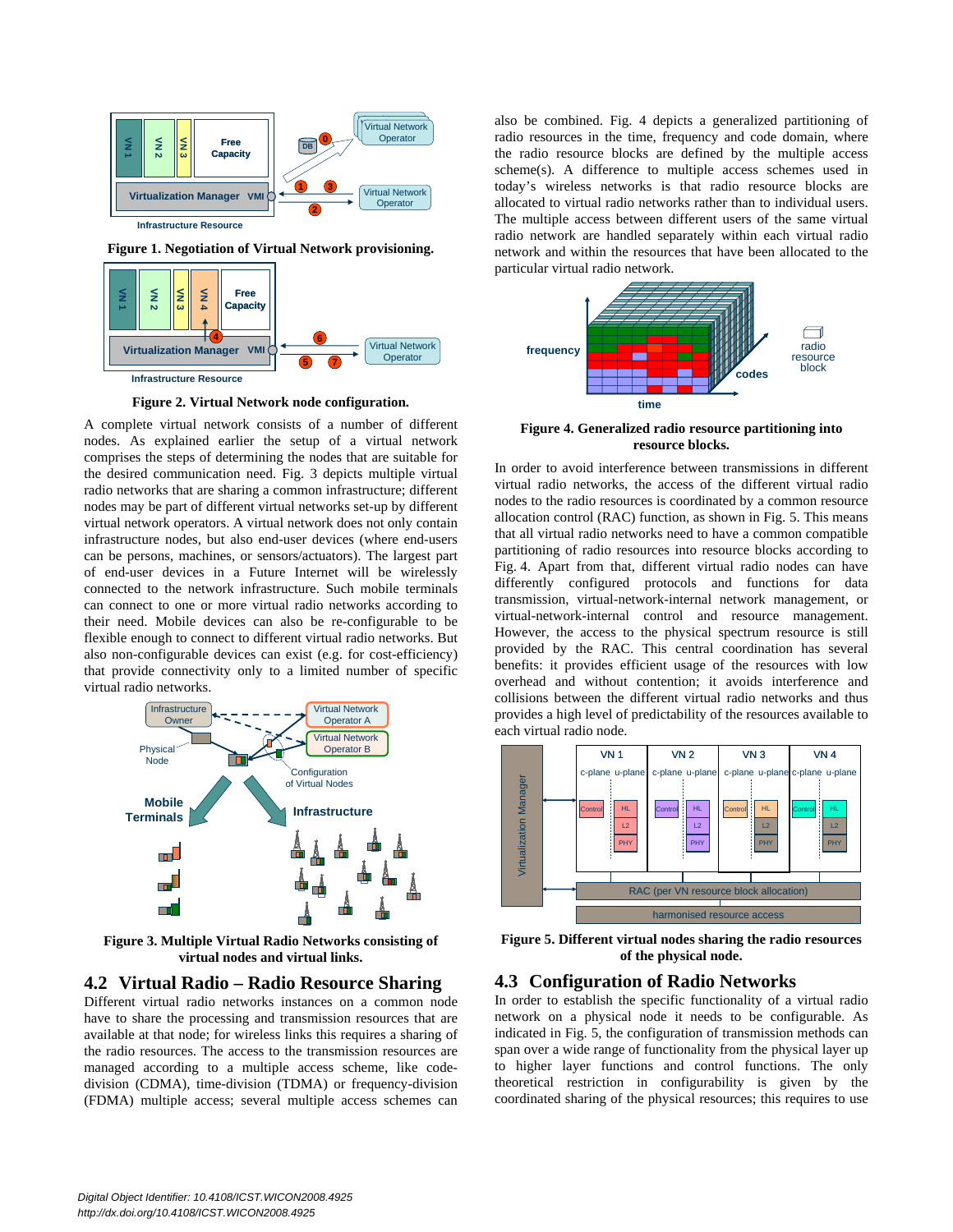a common structure of radio resource partitioning for all virtual radio nodes (see Fig. 4) and a coordinated access to radio resource blocks via the resource allocation control function.

Configurable functionality of a virtual radio node can comprise physical layer procedures, such as channel coding, smart antenna management (MIMO, beamforming) or cooperative relaying; it can be link layer functionality, like (hybrid) automatic repeat request (ARQ), space division multiple access (SDMA), header compression schemes, or ciphering; or it can be higher layer functionality such as end-to-end naming schemes, inter-domain gatewaying and routing, network coding and multi-path-routing, network storage, congestion control proxying, application layer adaptation. Apart from data-plane functionality also control functions can be configured per virtual radio node, for example local routing and mobility management (incl. mesh and ad-hoc routing, mobility management optimization and context transfer), radio-resource management and scheduling (within the virtual radio), cross-layer design and optimization, authentication and authorization schemes, as well as battery-saving schemes like discontinuous transmission/reception and sleep modes.

There are different ways for a virtual network operator to program/configure and instantiate such functionality on a virtual node. A physical node can have a library of basic functional units; the virtual network operator can then compose the desired functionality by combining functional units (see e.g. [27], [30]) – possibly allowing some user-defined extensions inherited from base functional units (e.g. [26]). A difficulty is that certain functions have high processing requirements and may require support by dedicated hardware (e.g. ciphering or MIMO). In this case only a limited set of configurable algorithms or procedures can be provided by the physical node, putting some limitation on the degree of configurability. Another approach is to make the virtual node freely programmable and a virtual network operator installs the desired software code. To support specific tasks different types of programmable processing entities can be provided by the physical node, ranging from general purpose processors to configurable logic like FPGAs (see [4]).



**Figure 6. Example of a physical radio node being part of two virtual radio networks.**

Fig. 6 shows an example of two virtual radio networks partly sharing the same physical nodes. One radio access node is hereby part of a cellular virtual radio network (e.g. using cellular mobility management schemes), and also a mesh virtual radio network (e.g. using mesh routing possibly combined with network coding and cross-layer optimization). Similarly, one of the virtual radio networks could be a virtual network customized for machine-to-machine communication that shares the same infrastructure; such a virtual network could be optimized for the transfer of a huge number of low traffic data sessions and batteryefficient operation of the end nodes. Example applications for such a virtual network could be industry automation, logistics or vehicular applications.

## **5. DISCUSSION**

The introduction of radio network virtualization can revolutionize the evolution and usage of wireless networks. It enables an acceleration of the innovation cycles of wireless transmission concepts and eases **extensibility and evolution** of wireless networks. It allows for infrastructure sharing, which may allow reducing network deployment costs and thus also the price per transmitted bit. Further, it allows **customization** and **pluralism** of networks: a virtual radio network targeted at machine-to-machine or sensor applications can be adapted to these applications and requirements, while at the same time another virtual radio network is optimized for providing Internet services to mobile users. The flexibility of virtualization provides a means for **migration** from one network design to another. For the new design a new virtual network is created in parallel to the old design. Initially (e.g. when few end users own devices that support the new design) a small amount of resources is allocated to the virtual network of the new design; at a later phase few resources are allocated to the virtual network of the old design, before it is eventually deleted. Similarly, virtual networks can be used for **experimentation** of new radio networks designs, running on real infrastructure yet isolated from other operational virtual networks, and limited in scope but still affordable due to reuse of existing infrastructure.

Apart from technical merits, network virtualization can lead to new **business roles** by separating the operation of the physical infrastructure from the operation of the networking service. This decouples the life cycles of infrastructure build-out and network service deployment; on a given infrastructure a larger variety of customized networks can be provided (limited by the capabilities of the physical nodes and links). This can affect regulatory frameworks and opens up the space for more "tussles" [33]. For example, the build-out of physical infrastructure determines what amount of networking capacity is available at different regions. In an open market situation with separate infrastructure and virtual network providers, infrastructure build-out will only happen where virtual network operators foresee a significant demand and request infrastructure availability. This may lead to regions (like rural areas) where it is economically unfeasible to provide network capacity and networking services. The provision of network infrastructure could then still be provided, e.g. due to a political objective to reduce the digital divide; infrastructure could, for example, be subsidized with taxes or it could even be state-owned<sup>1</sup>. Competition between virtual network operators would then happen only on the basis of the provided networking service.

The concept of network virtualization also has a number of drawbacks. First, virtualization leads per-se to an increased overhead due to the partitioning of resources. On the other hand, this may be compensated by a certain amount of aggregation. For example, instead of a number of separate UMTS operators

 $\overline{a}$ 

<sup>&</sup>lt;sup>1</sup> This is similar to discussions around public or private ownership of the power grid, the railway system or motorways.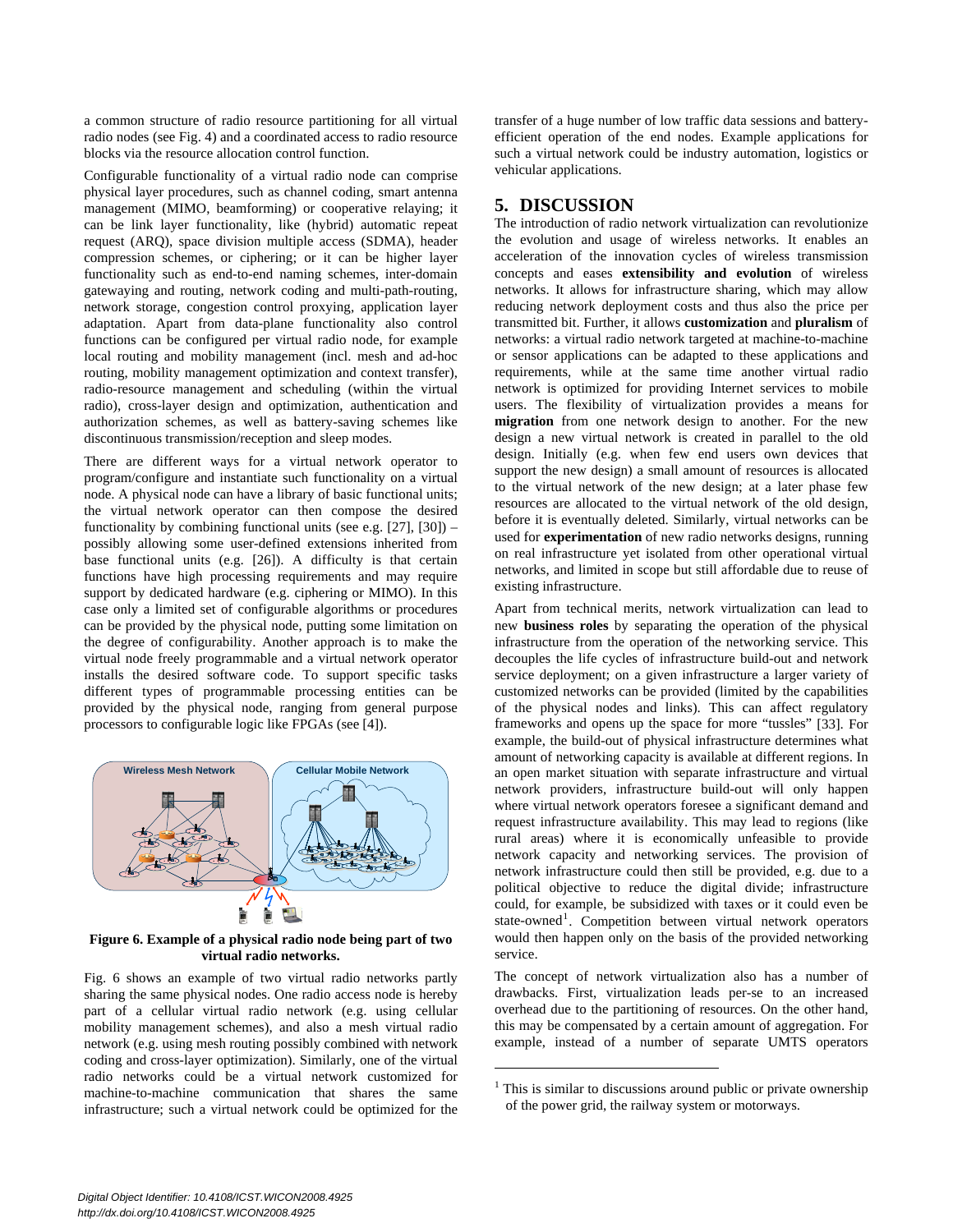building their own physical network and operating in their licensed frequency band, an infrastructure provider could build a single infrastructure using all UMTS frequency bands. This aggregation would compensate the overhead of partitioning when different virtual radio network operators lease their share of resources. Second, the management of virtualization – including the negotiation and configuration procedures (cf. Figs. 1-2), but also the programmability of physical nodes – still has to prove its scalability and performance. On the other hand, virtualization is increasingly being applied with success in different areas from computing to networking and significant resources are devoted to it. It can be expected that substantial progress in this field will be achieved in the coming years. Third, the customization of virtual networks may lead to a large number of different networks. In particular end devices will for cost and performance reasons often not be fully configurable and instead be dedicated for the use in a particular virtual network. For end devices this may result in loosing economies of scale, leading to higher costs. On the other hand, it can be anticipated that market forces will limit the number of virtual networks to a feasible level. Finally, virtualization may raise some concerns with respect to liability in case that regulatory requirements are associated with networking services. A clear separation of liability of the infrastructure provided functionality and the virtual network provided functionality is desirable. As the virtual node functionality runs in virtualized sandboxes on the physical node, the physical node can provide limits regarding the functionality that the virtual node can effect (e.g. it can prohibit the virtual node from transmitting too high interference into adjacent frequency bands). For some cases (e.g. the reliability for emergency services) it may not be so easy to identify the responsibility for violating requirements or contracts.

#### **6. CONCLUSION**

In this paper we have presented the background, motivation and concept of *radio virtualization*, which allows operating different virtual radio networks on a common shared infrastructure. This concept extends virtualization ideas proposed for the Future Internet design into the wireless domain. Radio virtualization provides more flexibility in the design and deployment of new wireless networking concepts. It also allows to customize radio networks for dedicated networking services at reduced deployment costs due to the reuse of existing infrastructure. Radio virtualization will be further developed and evaluated in the new 4WARD project on Future Internet design [34], which is funded within the European  $7<sup>th</sup>$  framework program.

#### **7. REFERENCES**

- [1] Feamster, N., Gao L. and Rexford, J. 2007. How to lease the Internet in your spare time. ACM SIGCOMM Computer Communications Review (Vol. 37, No.1, Jan. 2007).
- [2] Prevelakis, V. and Jukan, A. 2006. How to Buy a Network: Trading of Resources in the Physical Layer. IEEE Communications Magazine (Vol. 44, No. 12, Dec. 2006).
- [3] Anderson, T., Peterson, L., Shenker, S. and Turner, J. 2005. Overcoming the Internet Impasse Through Virtualization. IEEE Computer (April 2005).
- [4] Turner, J. and Taylor, D. 2005. Diversifying the Internet. In Proc. IEEE Globecom, (Nov. 2005).
- [5] Niebert, N., El Khayat, I., Baucke, S., Keller, R., Rembarz, R. and Sachs, J.. 2008. Network Virtualization - A Viable Path Towards the Future Internet. Wireless Personal Communications (http://dx.doi.org/10.1007/s11277-008- 9481-6, Mar. 2008).
- [6] Handley, M. 2006. Why The Internet Only Just Works. BT Technology Journal (Vol 24, No 3, Jul. 2006).
- [7] Crowcroft, J., Hand, S., Mortier, R., Roscoe, T. and Warfield A. 2003. Plutarch: an argument for network pluralism. In Proc. ACM Workshop on Future Directions in Network Architecture (Karlsruhe, Germany, Aug. 2003).
- [8] Barham, P., Dragovic, B., Fraser, K., Hand, S., Harris, T., Ho, A., Neugebauer, R., Pratt, I. and Warfield, A. 2003. Xen and the art of virtualization. In Proc. Symposium on Operating Systems Principles (Bolton Landing, USA, Oct. 2003).
- [9] Devine, S., Bugnion, E., Rosenblum, M. 1998. Virtualization system including a virtual machine monitor for a computer with a segmented architecture. US Patent 6397242 (Oct. 1998).
- [10] Andersen, D.G., Balakrishnan, H., Kaashoek, M.F. and Morris, R. 2001. The Case for Resilient Overlay Networks. In Proc. HotOS VIII (Schloss Elmau, Germany, May 2001).
- [11] Touch, J., Wang, Y-S., Eggert, L. and Finn, G. 2003. A Virtual Internet Architecture. In Proc. ACM Workshop on Future Directions in Network Architecture (FDNA) (Karlsruhe, Germany, Aug. 2003).
- [12] Peterson, L., Anderson, T., Culler, D. and Roscoe, T. 2002. A Blueprint for Introducing Disruptive Technology into the Internet. In Proc. HotNets-I (Oct. 2002).
- [13] Chun, B., Culler, D., Roscoe, T., Bavier, A., Peterson, L., Wawrzoniak, M. and Bowman, M. 2003. PlanetLab: An Overlay Testbed for Broad-Coverage Services. ACM Computer Communications Review (Vol. 33, No. 3, July. 2003).
- [14] Bavier, A., Feamster, N., Huang, M., Peterson, L. and Rexford, J. 2006. In VINI Veritas: Realistic and Controlled Network Experimentation. In Proc. SIGCOMM (Sep. 2006).
- [15] Shim, S., Peterson, L., Anderson, T., Blumenthal, D., Casey, D., Clark, D., Estrin, D., Evans, J., Raychaudhuri, D., Reiter, M., Rexford, J., Shenker, S. and Wroclawski, J. 2006. GENI design principles. IEEE Computer (Vol. 39, No. 9, Sep. 2006).
- [16] Paul, S., Seshan, S. 2006. Technical Document on Wireless Virtualization, http://www.geni.net/GDD/GDD-06-17.pdf. GENI Technical Report GDD-06-17, (Sep. 2006)
- [17] 3GPP TS 23.251 Network Sharing; Architecture and functional description
- [18] Beckman, C. and Smith, G. 2005. Shared Networks: Making Wireless Communication Affordable. IEEE Wireless Communications (Vol. 12, No. 22, 2005).
- [19] Mitola, J. 1995. The software radio architecture. IEEE Communications Magazine (Vol. 33, No. 5, May 1995).